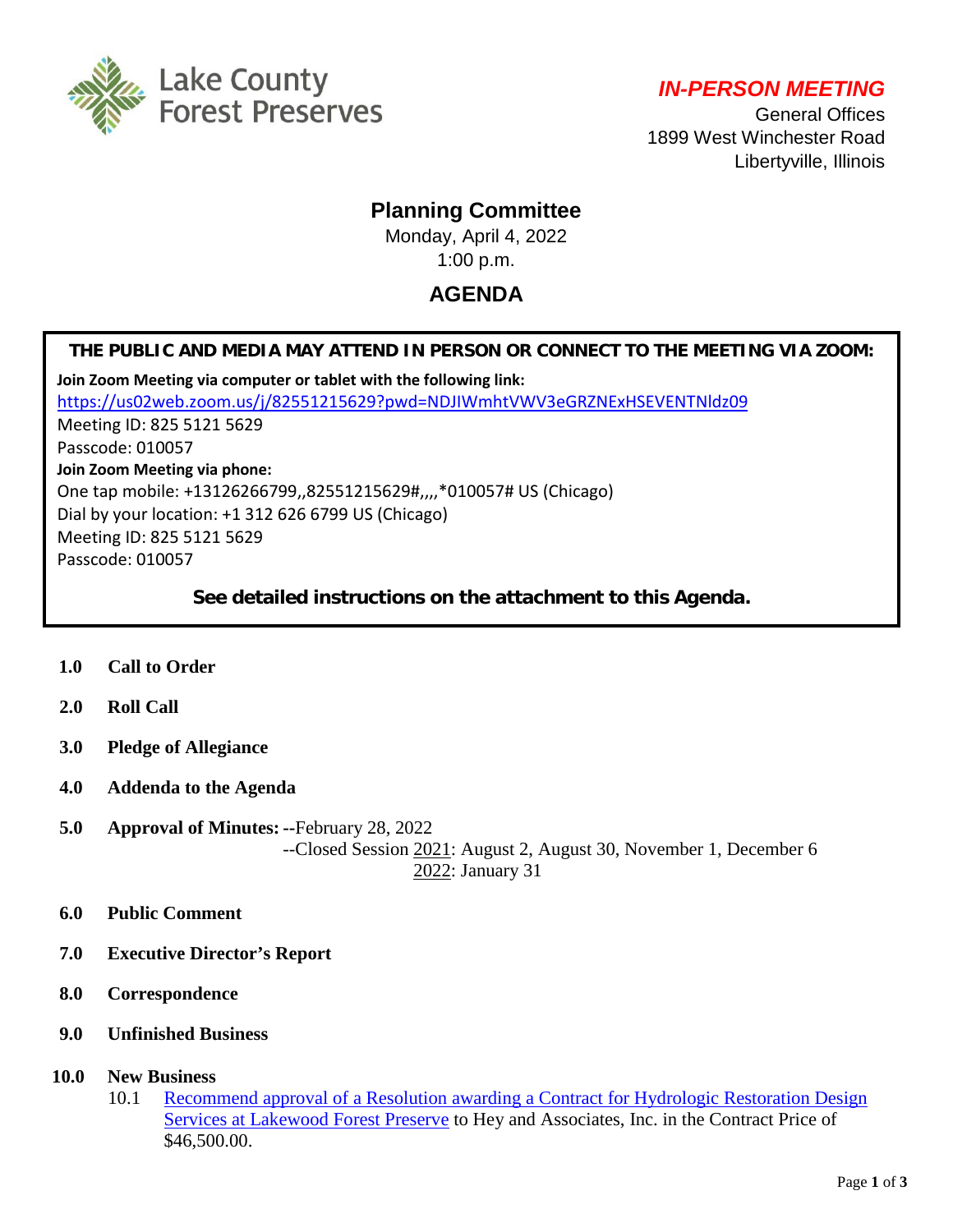- 10.2 [Policy direction regarding a requested amendment to a Conservation Easement](http://www.lcfpd.org/assets/1/28/Policy_direction_Easement_amendment_for_mowing_FINAL.pdf) to permit the mowing of equestrian trails.
- 10.3 [Policy direction regarding whether to proceed with a potential grant application to the Illinois](http://www.lcfpd.org/assets/1/28/Policy_direction_grant_application_Stevenson_Home.pdf)  [Department of Commerce and Economic Opportunity](http://www.lcfpd.org/assets/1/28/Policy_direction_grant_application_Stevenson_Home.pdf) and/or the preparation of a master plan for the Adlai E. Stevenson Historic Home, Service Building, and property.
- 10.4 [Recommend approval of a Resolution approving a Purchase and Sale Agreement for the](http://www.lcfpd.org/assets/1/28/10.10__BORLAND_CABIN_PSA.pdf)  [Borland Cabin](http://www.lcfpd.org/assets/1/28/10.10__BORLAND_CABIN_PSA.pdf) at the Edward L. Ryerson Conservation Area with Mark S. Miller in the purchase price of \$100.25.
- 10.5 [Recommend approval of a Resolution approving a Purchase and Sale Agreement for the](http://www.lcfpd.org/assets/1/28/10.11_CRAMER_CABIN__PSA.pdf)  [Cramer Cabin](http://www.lcfpd.org/assets/1/28/10.11_CRAMER_CABIN__PSA.pdf) at the Edward L. Ryerson Conservation Area with Burnham Group LLC in the purchase price of \$10.00.
- **11.0 Miscellaneous Business**
- **12.0 Closed Session**
- **13.0 Potential Action Following Closed Session**
- **14.0 Adjournment**

The Lake County Forest Preserve District is subject to the requirements of the Americans with Disabilities Act of 1990. Individuals with disabilities who plan to attend this meeting and who require certain accommodations in order to allow them to observe and/or participate in this meeting, or who have questions regarding the accessibility of the meeting or the facilities, are required to contact ADA Coordinator, Mary Kann, at (847) 968-3214 promptly to allow the District to make reasonable accommodations for those persons.